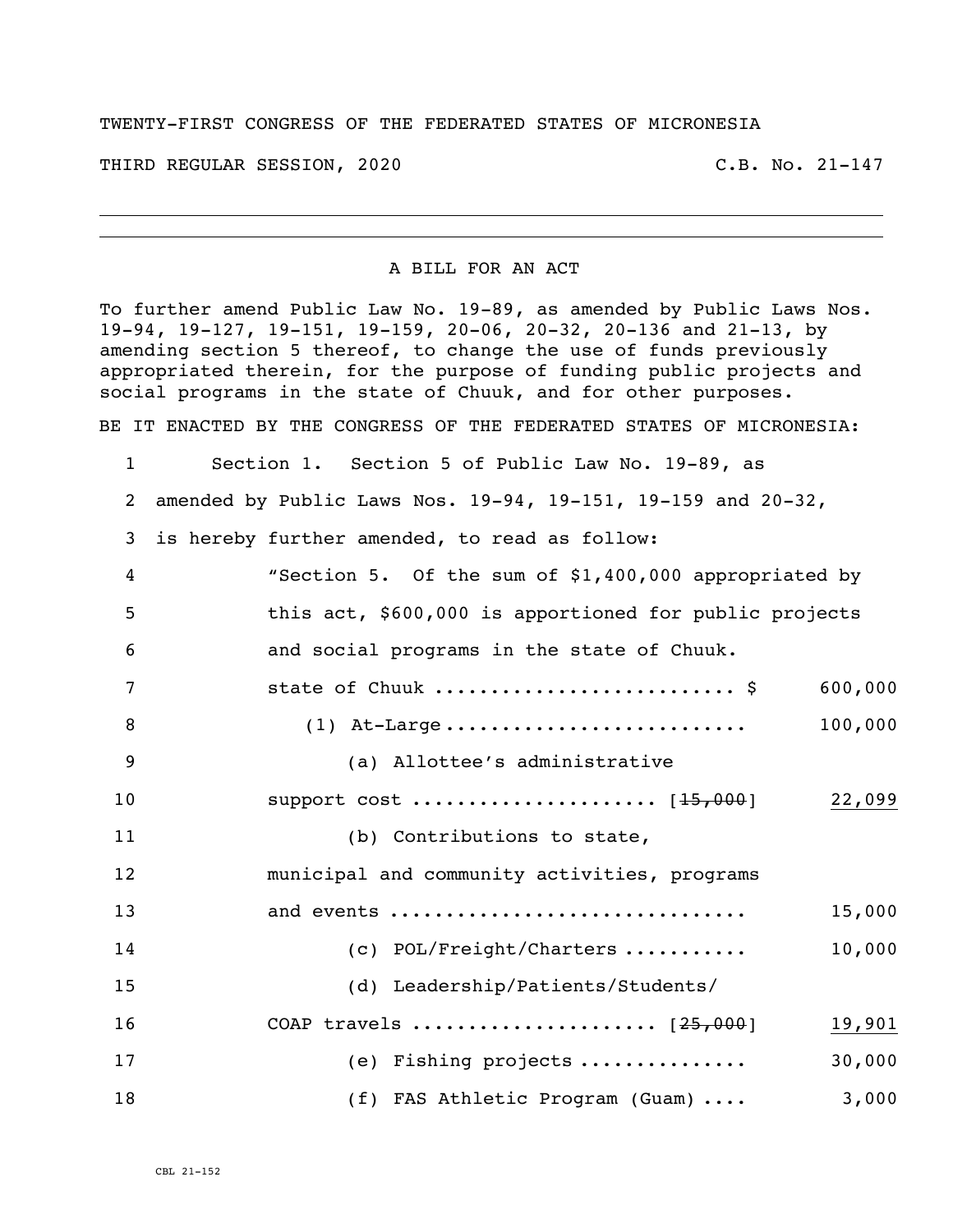| $\mathbf{1}$   | (g) Chuuk dump site topography             |                |
|----------------|--------------------------------------------|----------------|
| $\overline{2}$ | survey $\dots\dots\dots\dots\dots5[2,000]$ | $\overline{0}$ |
| 3              | (2) Election District No. 1                | 100,000        |
| 4              | (a) Mortlocks Islands Development          |                |
| 5              | Authority (MIDA)                           | 50,000         |
| 6              | (b) Mortlocks Athletes needs for Chuuk     |                |
| 7              | Goodwill games (October 2016)              | 50,000         |
| 8              | (3) Election District No. 2                | 100,000        |
| 9              | (a) Kokumi Goodwill Games                  | 5,000          |
| 10             | (b) Housing and community halls            |                |
| 11             | rehabilitation                             | 10,000         |
| 12             | (c) Allottee's administrative              |                |
| 13             | support cost                               | 5,000          |
| 14             | (d) Travel needs                           | 20,000         |
| 15             | (e) Food security                          | 15,000         |
| 16             | (f) Fishing Project                        | 20,000         |
| 17             | $(g)$ Land transportation needs            | 7,000          |
| 18             | (h) Chuuk Women Council (Coalition         |                |
| 19             | for Healthy Lifestyle)                     | 3,000          |
| 20             | (i) Office of Governor subsidy             | 10,000         |
| 21             | $(j)$ Travel needs                         | 5,000          |
| 22             | (4) Election District No. 3                | 100,000        |
| 23             | (a) Fishing Project                        | 45,000         |
| 24             | (b) Multi-purpose building/facilities/     |                |
| 25             | community halls/housing repair/improvement | 30,000         |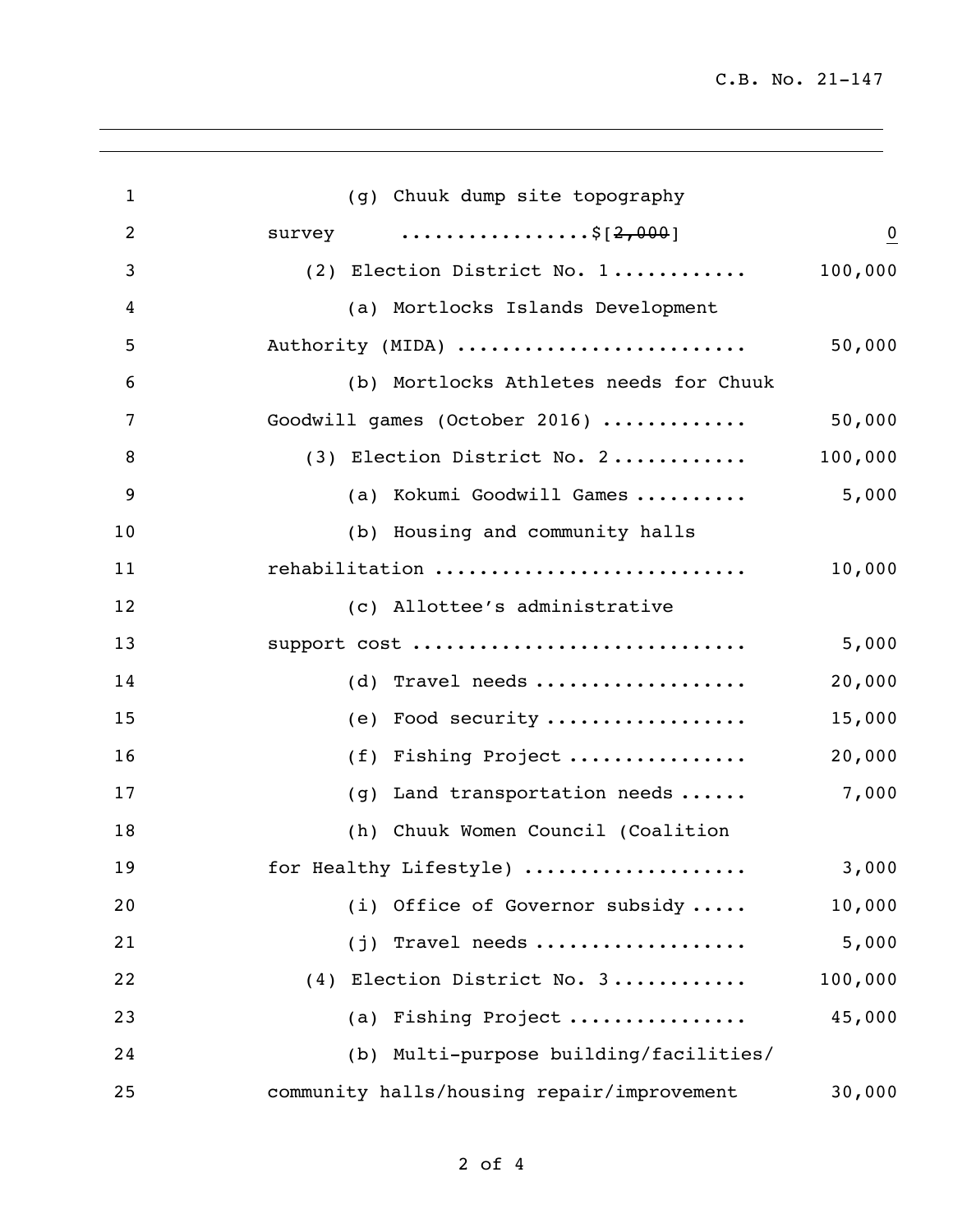C.B. No. 21-147

| $\mathbf{1}$ | (c) Grants/PCD writer  \$                     | 5,000   |
|--------------|-----------------------------------------------|---------|
| 2            | (d) Contributions to state,                   |         |
| 3            | municipal and community activities,           |         |
| 4            | programs and events/travel                    | 10,000  |
| 5            | (e) POL/Freight/Charters/SNDA                 |         |
| 6            | vessel operation                              | 5,000   |
| 7            | (f) Uman Constitutional Day                   |         |
| 8            | (Goodwill Games)                              | 5,000   |
| 9            | (5) Election District No. 4                   | 100,000 |
| 10           | (a) Fishing Project                           | 20,000  |
| 11           | (b) Low income housing $\ldots \ldots \ldots$ | 20,000  |
| 12           | (c) Community Outreach and                    |         |
| 13           | Advocacy Program                              | 20,000  |
| 14           | (d) Students financial assistance             | 15,000  |
| 15           | (e) Humanitarian assistance                   | 15,000  |
| 16           | (f) FDA administrative cost                   | 10,000  |
| 17           | (6) Election District No. 5                   | 100,000 |
| 18           | (a) Pacific Festival of Arts participants     | $-0-$   |
| 19           | (b) Patients referral and human               |         |
| 20           | remain/repatriation                           | 10,000  |
| 21           | (c) POL/Freight/Charters                      | 10,000  |
| 22           | (d) Northwest Goodwill Games                  | 10,000  |
| 23           | (e) Leaders and citizens community            |         |
| 24           | outreach program                              | 20,000  |
| 25           | (f) Low income and community                  |         |
|              |                                               |         |